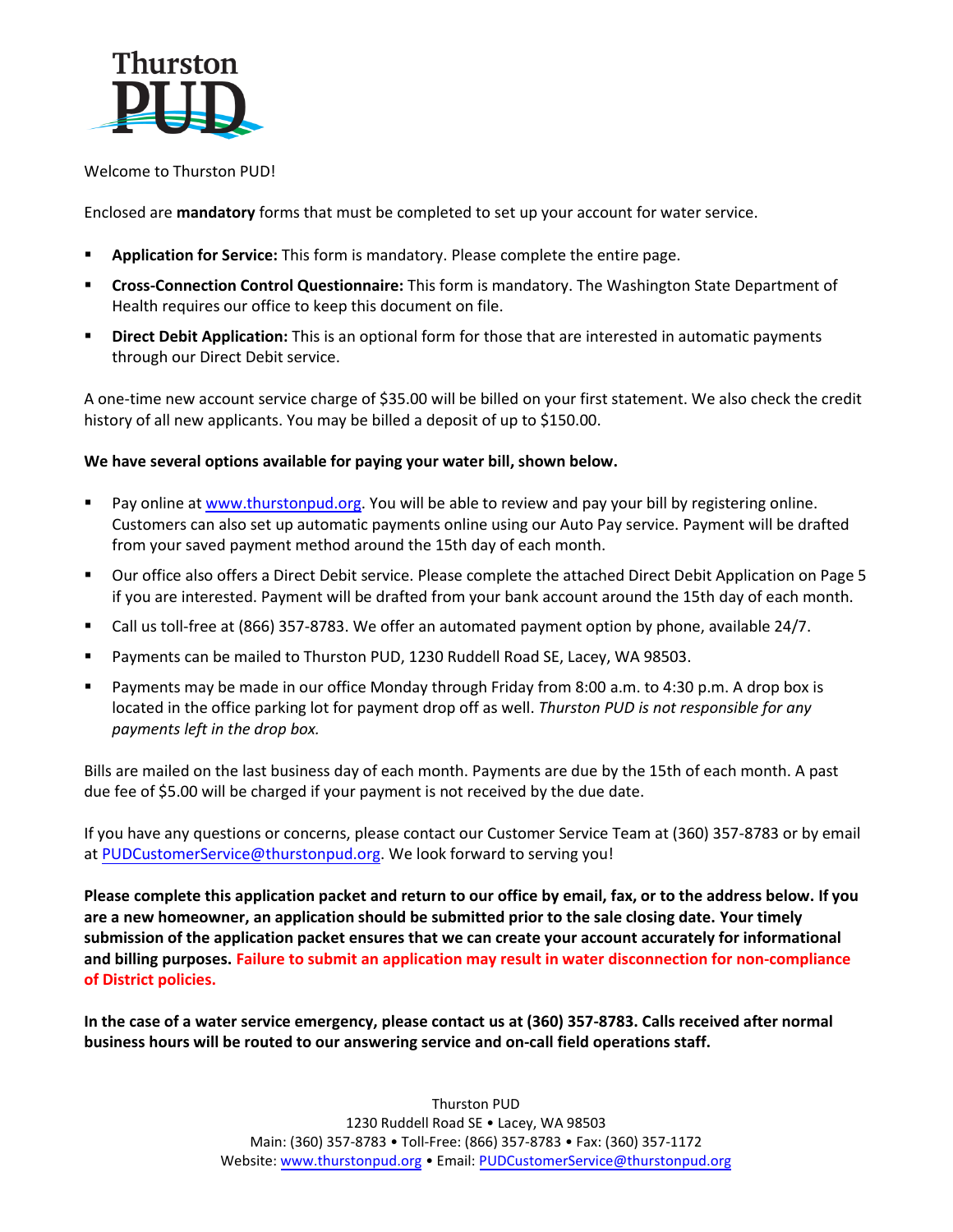# **APPLICATION FOR SERVICE**

| due to non-compliance of District policies.                           |                                                                                                                                 | Please complete this form and return to the address listed below. If you are a new homeowner, an<br>application should be submitted prior to the sale closing date. If you are a new tenant, an application should<br>be submitted prior to your move-in date. Failure to submit an application may result in water disconnection                                                                                                                                                                                                                                                                                                                                                                                                                                                                         |  |  |  |
|-----------------------------------------------------------------------|---------------------------------------------------------------------------------------------------------------------------------|-----------------------------------------------------------------------------------------------------------------------------------------------------------------------------------------------------------------------------------------------------------------------------------------------------------------------------------------------------------------------------------------------------------------------------------------------------------------------------------------------------------------------------------------------------------------------------------------------------------------------------------------------------------------------------------------------------------------------------------------------------------------------------------------------------------|--|--|--|
| Service                                                               | Mailing<br><u> 1980 - Johann Barn, mars ar breithinn ar breithinn ar breithinn ar breithinn ar breithinn ar breithinn ar br</u> |                                                                                                                                                                                                                                                                                                                                                                                                                                                                                                                                                                                                                                                                                                                                                                                                           |  |  |  |
| Address:                                                              | Address:                                                                                                                        |                                                                                                                                                                                                                                                                                                                                                                                                                                                                                                                                                                                                                                                                                                                                                                                                           |  |  |  |
|                                                                       |                                                                                                                                 | Please complete the following for the Primary Applicant. Please list your full name (do not list a nickname).                                                                                                                                                                                                                                                                                                                                                                                                                                                                                                                                                                                                                                                                                             |  |  |  |
| First:                                                                |                                                                                                                                 |                                                                                                                                                                                                                                                                                                                                                                                                                                                                                                                                                                                                                                                                                                                                                                                                           |  |  |  |
|                                                                       |                                                                                                                                 |                                                                                                                                                                                                                                                                                                                                                                                                                                                                                                                                                                                                                                                                                                                                                                                                           |  |  |  |
| Email Address:                                                        | <u> 1989 - Johann Barn, mars eta bat erroman erroman erroman erroman erroman erroman erroman erroman erroman err</u>            |                                                                                                                                                                                                                                                                                                                                                                                                                                                                                                                                                                                                                                                                                                                                                                                                           |  |  |  |
|                                                                       | Please complete the following for the Secondary Applicant (optional).                                                           |                                                                                                                                                                                                                                                                                                                                                                                                                                                                                                                                                                                                                                                                                                                                                                                                           |  |  |  |
| First:                                                                |                                                                                                                                 | Last:                                                                                                                                                                                                                                                                                                                                                                                                                                                                                                                                                                                                                                                                                                                                                                                                     |  |  |  |
|                                                                       |                                                                                                                                 | Driver License No.:                                                                                                                                                                                                                                                                                                                                                                                                                                                                                                                                                                                                                                                                                                                                                                                       |  |  |  |
| <b>Email Address:</b>                                                 |                                                                                                                                 |                                                                                                                                                                                                                                                                                                                                                                                                                                                                                                                                                                                                                                                                                                                                                                                                           |  |  |  |
| Primary:<br>Alternate:<br>Alternate:<br>Others Authorized on Account: | Please list at least one telephone number for your account.                                                                     | The District may contact you regarding the status of<br>your account, as well as to inform you of service<br>emergencies or outages and/or other general news.<br>It is the customer's responsibility to maintain<br>current contact information with the District.                                                                                                                                                                                                                                                                                                                                                                                                                                                                                                                                       |  |  |  |
|                                                                       | that delinquent utility charges have the potential to become a lien against the property.                                       | A copy of the rates, rules and regulations mentioned in the above application is on file in this office and may be<br>examined upon request. In the event legal action should become necessary to collect any unpaid balance due<br>for services rendered, I/we agree to pay reasonable attorney's fees or other such costs as the Court<br>determines proper. I agree that the venue for any legal action shall be Thurston County. I further understand<br>On your first statement you will see a one-time new account set up fee of \$35.00 billed under 'Additional<br>Billing'. A credit check is run for all applicants listed. A deposit may be due on accounts that do not have<br>established credit with the District. Customer Service will not modify an account due to credit check results. |  |  |  |
|                                                                       | Move-In Date (Tenant)/Sale Closing Date (Owner): _______________________________                                                | Tenant<br>Owner                                                                                                                                                                                                                                                                                                                                                                                                                                                                                                                                                                                                                                                                                                                                                                                           |  |  |  |
| Signature:                                                            |                                                                                                                                 | Date:                                                                                                                                                                                                                                                                                                                                                                                                                                                                                                                                                                                                                                                                                                                                                                                                     |  |  |  |
| FOR OFFICE USE ONLY                                                   |                                                                                                                                 |                                                                                                                                                                                                                                                                                                                                                                                                                                                                                                                                                                                                                                                                                                                                                                                                           |  |  |  |
| Water System:                                                         | <u> 1989 - Johann Stoff, fransk politik (d. 1989)</u>                                                                           | <b>Effective Date:</b>                                                                                                                                                                                                                                                                                                                                                                                                                                                                                                                                                                                                                                                                                                                                                                                    |  |  |  |
| Account No.:                                                          |                                                                                                                                 | Deposit Required:                                                                                                                                                                                                                                                                                                                                                                                                                                                                                                                                                                                                                                                                                                                                                                                         |  |  |  |
| Comments:                                                             |                                                                                                                                 |                                                                                                                                                                                                                                                                                                                                                                                                                                                                                                                                                                                                                                                                                                                                                                                                           |  |  |  |

Thurston PUD 1230 Ruddell Road SE • Lacey, WA 98502 Main: (360) 357-8783 • Toll-Free: (866) 357-8783 • Fax: (360) 357-1172 Website: [www.thurstonpud.org](http://www.thurstonpud.org/) • Email: [PUDCustomerService@thurstonpud.org](mailto:PUDCustomerService@thurstonpud.org)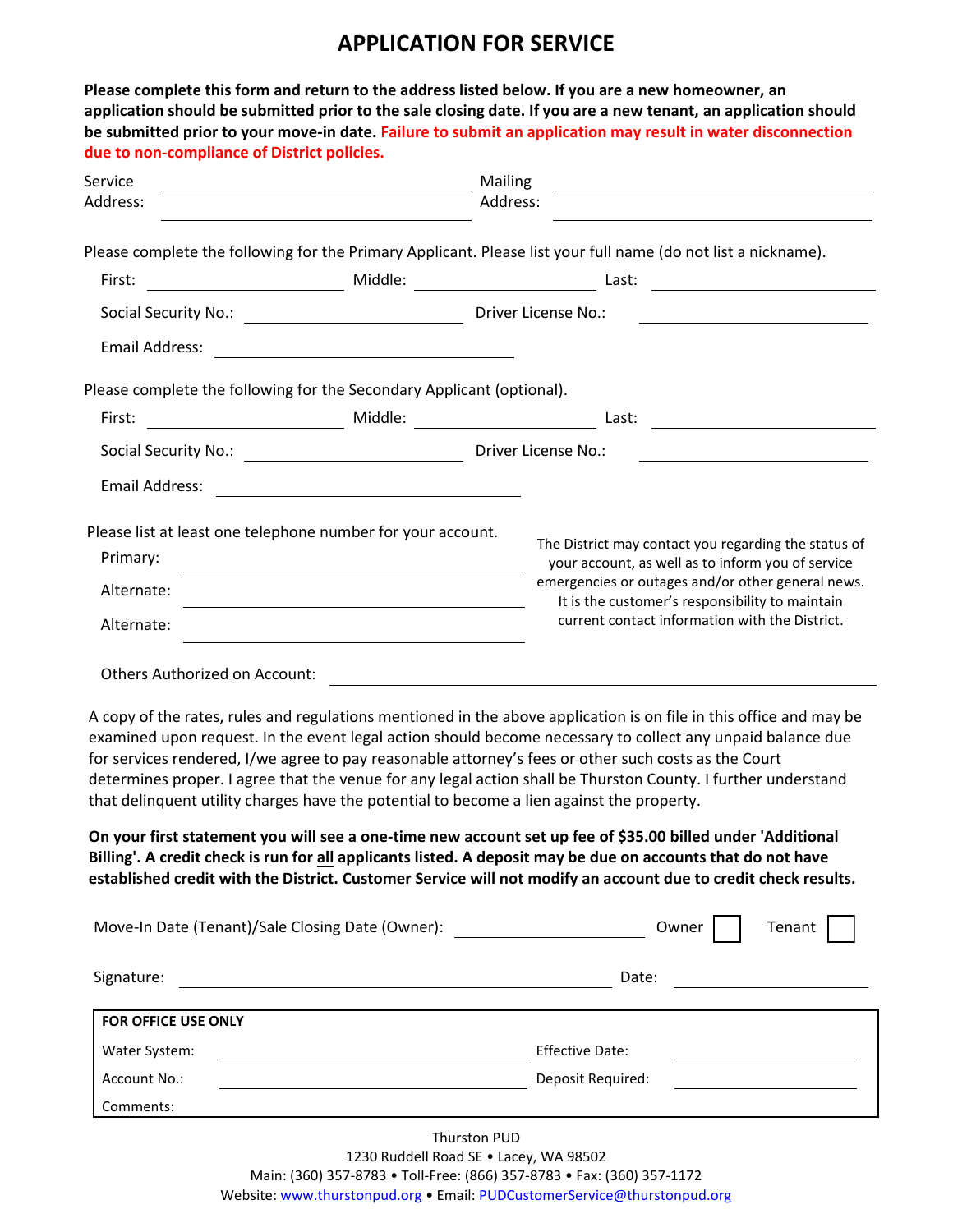# **CROSS-CONNECTION CONTROL QUESTIONNAIRE**

| <b>Customer Name:</b> |                                                                                                                |                  |            |            |
|-----------------------|----------------------------------------------------------------------------------------------------------------|------------------|------------|------------|
| Service Address:      |                                                                                                                |                  |            |            |
| Primary Phone:        |                                                                                                                | Alternate Phone: |            |            |
| <b>Email Address:</b> |                                                                                                                |                  |            |            |
|                       | For Frequently Asked Questions, please review Page 2 on reverse.                                               |                  |            |            |
|                       |                                                                                                                |                  | Yes        | No         |
|                       |                                                                                                                |                  | Ő          |            |
|                       |                                                                                                                |                  | $\bigcirc$ |            |
|                       |                                                                                                                |                  | $\bigcirc$ |            |
|                       |                                                                                                                |                  | $\bigcirc$ |            |
|                       |                                                                                                                |                  | $\bigcirc$ |            |
|                       |                                                                                                                |                  | $\bigcirc$ |            |
|                       |                                                                                                                |                  | $\bigcirc$ |            |
|                       |                                                                                                                |                  | $\bigcirc$ |            |
|                       |                                                                                                                |                  | $\bigcirc$ |            |
|                       |                                                                                                                |                  | $\bigcirc$ |            |
|                       |                                                                                                                |                  | $\bigcirc$ | $\bigcirc$ |
|                       |                                                                                                                |                  | $\bigcirc$ |            |
|                       |                                                                                                                |                  | $\bigcirc$ |            |
|                       |                                                                                                                |                  | $\bigcirc$ |            |
|                       |                                                                                                                |                  | $\bigcirc$ |            |
|                       |                                                                                                                |                  | $\bigcirc$ |            |
|                       |                                                                                                                |                  | $\bigcirc$ |            |
|                       |                                                                                                                |                  |            |            |
|                       |                                                                                                                |                  |            |            |
| below.                | If yes to number 10, please list type and if connected to water system (e.g. beauty salon, machine shop, etc.) |                  |            |            |

By completing this form, you are providing information that will help us determine if a cross-connection could exist and if prevention is required. This form is required to be completed, at least every five years or when changes to customer plumbing has been completed, as part of the PUD's Cross-Connection Control Plan (Resolution 05-15), developed in compliance with Washington Administrative Code (WAC) 246-290-490. Resolution 05-15 is available online at www.thurstonpud.org/policies-and-procedures.htm. Please return this form by email to [PUDCustomerService@thurstonpud.org,](mailto:PUDCustomerService@thurstonpud.org) by fax to (360) 357-1172, or by mail to Thurston PUD, 1230 Ruddell Road SE, Lacey, WA 98503.

**Signature: Date:**

*Completion of this form will help prevent the accidental contamination of your drinking water. Thank you.*

| <b>OFFICE USE ONLY</b> |               |                       |  |
|------------------------|---------------|-----------------------|--|
| Account Number:        |               | <b>Received Date:</b> |  |
|                        | Water System: | Initials:             |  |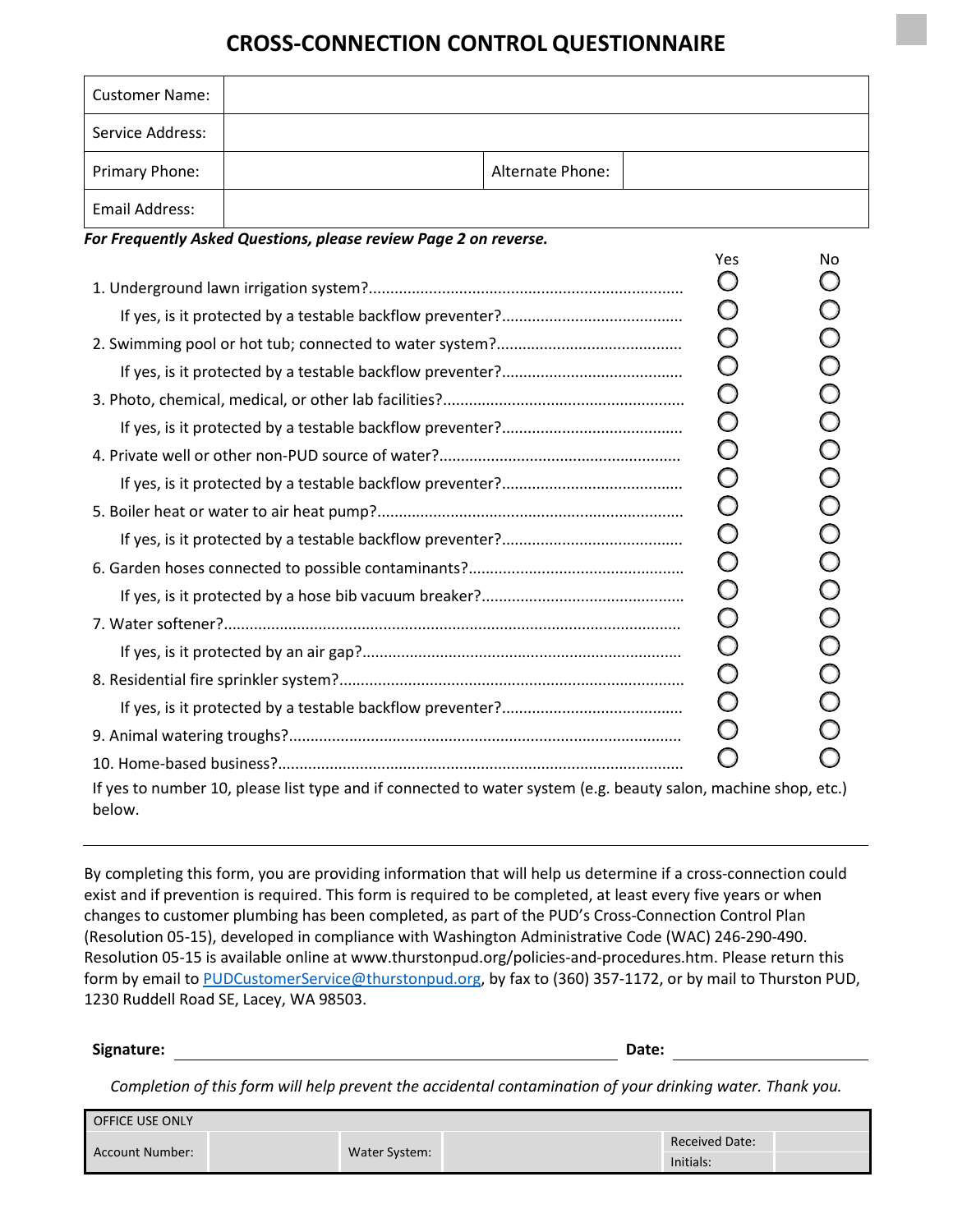# **CROSS-CONNECTION CONTROL QUESTIONNAIRE Frequently Asked Questions**

## **What is a testable backflow assembly device?**

Approved assemblies are manufactured with isolation valves and test cocks to permit field-testing to demonstrate that the assemblies are properly functioning to prevent backflow. Testing is required annually to ensure the device is working properly. Backflow prevention assemblies that appear on the USC-Approved Assemblies List are acceptable for protection of public water systems, available at [www.fccchr.usc.edu/list.html.](http://www.fccchr.usc.edu/list.html)

Contact the PUD at [PUDCustomerService@thurstonpud.org](mailto:PUDCustomerService@thurstonpud.org) or at (360) 357-8783 if you have any questions or need any assistance completing this form.

Listed below is additional information for each of the possible uses reflected in the Cross-Connection Control Questionnaire.

- 1. Underground irrigation systems require a backflow preventer to protect you and the public water supply from non-potable drinking water.
- 2. Swimming pool or hot tubs: If it is directly connected to your plumbing, a backflow preventer is needed. If you fill using your hose, an atmospheric vacuum breaker (AVB) at the connection point of the hose to the faucet and an air gap (a clear space between the end of the hose and the top of the water in the pool/hot tub) is needed.
- 3. Photo, chemical, medical, or other lab facilities: If connected to your plumbing, a backflow preventer is needed.
- 4. Any private or irrigation well or other Non-PUD water source (i.e. lake, spring, river used for irrigation) located on your property requires a backflow preventer.
- 5. Boiler heat or water to air heat pump: If connected to the water system, a backflow preventer is needed.
- 6. Garden hoses connected to chemical sprayers must be protected by an AVB at the connection point of the hose to the faucet. Hoses should be disconnected from chemical sprayer when finished using.
- 7. Water softener discharge (or waste) pipes should not be submerged; an air gap is required.
- 8. A residential fire sprinkler is defined as a system of overhead sprinkler heads installed throughout your residence. Depending on the type of sprinkler system, a backflow preventer may be required.
- 9. Animal water troughs specifically stock animals like cows, horses, pigs, etc. Hoses used to fill watering tanks should maintain an air gap while filling and never be submerged. This does not include house pets.

# Protect your drinking water by taking the following precautions:

### **Do:**

- Keep the ends of hoses clear of all possible contaminants.
- If not already equipped with a built-in vacuum breaker, buy and install AVB's on all threaded faucets around your home. These devices are inexpensive and are available at hardware stores and home improvement centers.

## **Don't:**

- Submerge hoses in buckets, pools, tubs, sinks, ponds, etc.
- Use spray attachments without a backflow prevention device like an AVB.
- Connect waste pipes from water softeners or other treatment systems to the sewer/septic, submerged drainpipe, etc.